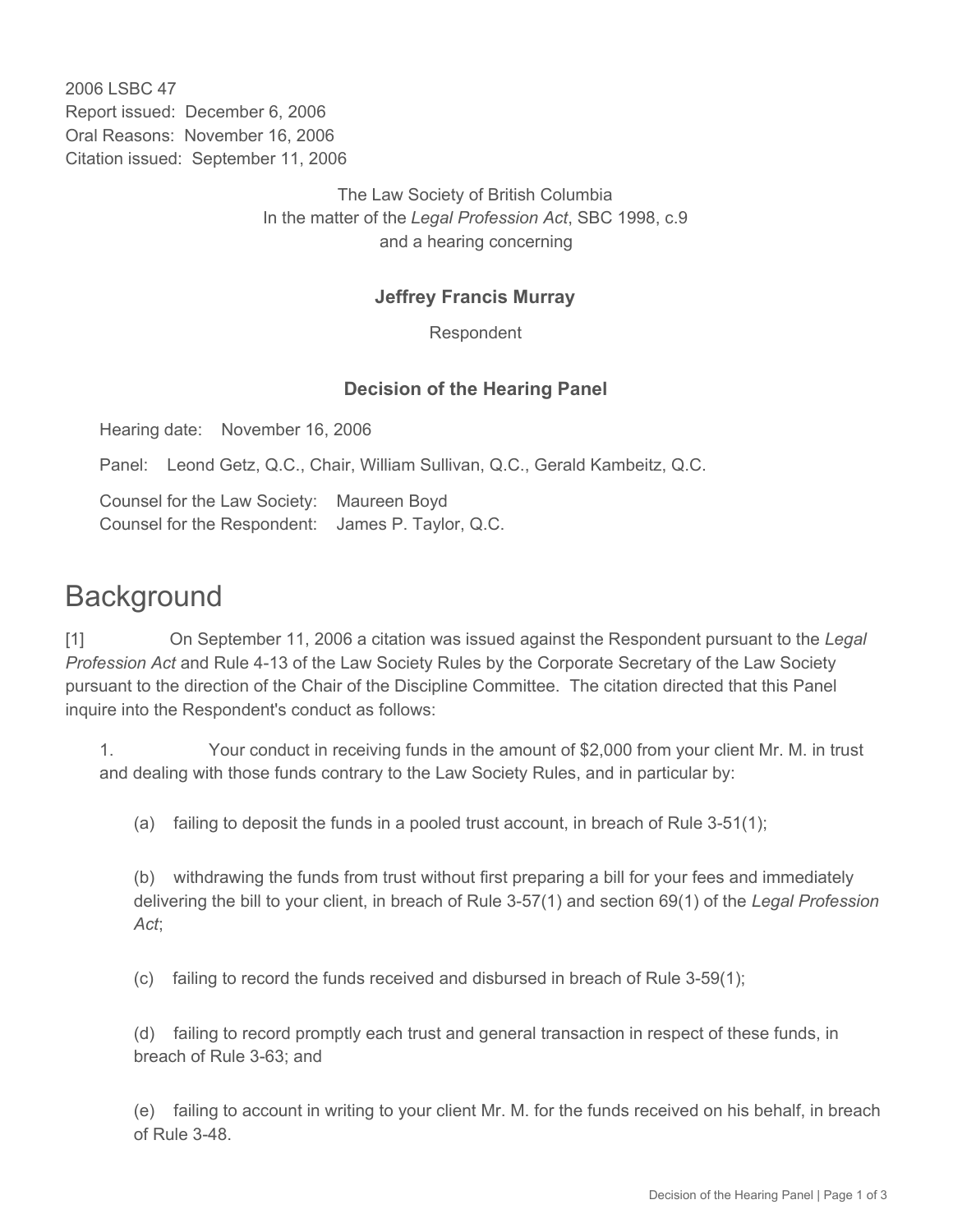[2] This citation came before this Panel as a conditional admission of a disciplinary violation and consent to a specific disciplinary action pursuant to Rule 4-22 of the Law Society Rules. The Respondent admitted that he had professionally misconduct himself and consented to the following disciplinary action:

- 1. a reprimand;
- 2. a fine in the amount of \$1,500; and
- 3. costs in the amount of \$2,000.

## **Statement of Agreed Facts**

[3] A Statement of Agreed Facts was filed as part of Exhibit 1 in these proceedings. The Statement of Agreed Facts provided as follows:

1. On September 2, 1994, the Respondent was admitted to the Bar of British Columbia. He was previously admitted to the Bar of New Brunswick on June 16, 1992.

2. Since his admission in British Columbia, the Respondent practised with Berge & Company for approximately four years to September of 1998, when he commenced practice as a sole practitioner operating as an apparent partnership under the name and style of Fraser Murray. From September 1, 2003 to date that apparent partnership has continued as Fraser Murray Huck.

3. In or about the summer of 2003, the Respondent was retained by A.M. and he represented A.M. in a number of matters over the following two-year period.

4. In particular, the Respondent represented A.M. in respect of legal matters arising from the seizure by the S.P.C.A. of animals owned by A.M. in the summer of 2003. These legal matters (the " Legal Matters" ) included a civil action by the S.P.C.A. for its expenses incurred in the seizure, criminal charges and an assignment in bankruptcy by A.M.

5. Between the summer of 2003 and February of 2004, the Respondent provided legal services to A.M. in respect of the Legal Matters.

6. In February 2004, the Respondent received from A.M. the sum of \$2,000.00 in cash (the " Funds" ) in respect of the Legal Matters. Upon receipt, the Respondent used the Funds for his personal use without first depositing them in trust and removing them from trust only as payment against a statement of account issued to A.M. The Respondent acknowledges that he did not handle the Funds in accordance with the *Legal Profession Act* and the Law Society Rules and in particular he did not:

(a) deposit the funds to his trust account as required by Rule 3-51(1) of the Law Society Rules;

(b) provide a statement of account to A.M. in respect of the services rendered as required by Rule 3-57(1) and section 69(1) of the *Legal Profession Act*;

(c) record the receipt and disbursement of the Funds as required by Rule 3-59;